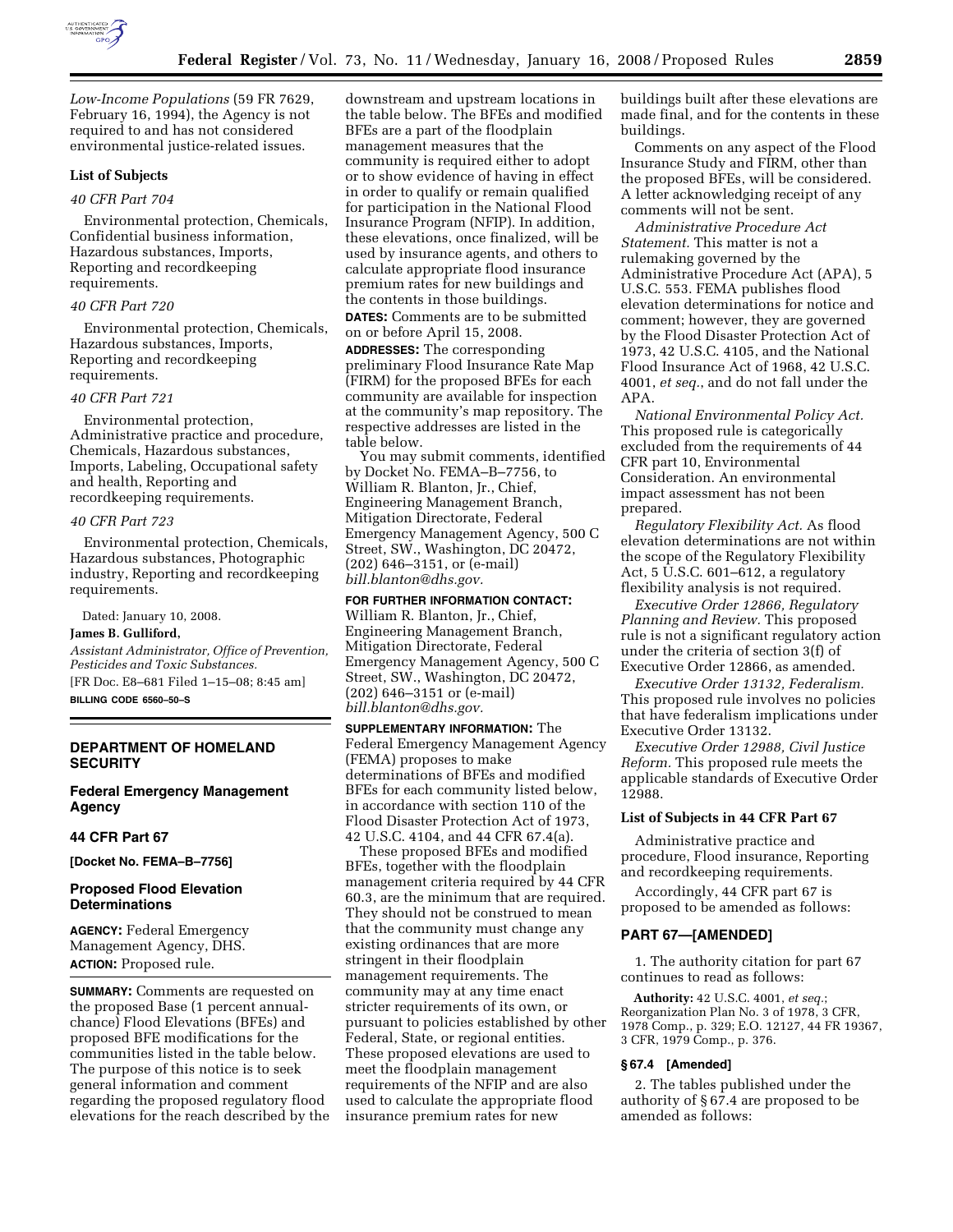| Flooding source(s)       | Location of referenced elevation**                                                                                                             | *Elevation in feet<br>(NGVD)<br>+ Elevation in feet<br>(NAVD)<br>#Depth in feet above<br>ground |                  | Communities<br>affected                                                                                               |
|--------------------------|------------------------------------------------------------------------------------------------------------------------------------------------|-------------------------------------------------------------------------------------------------|------------------|-----------------------------------------------------------------------------------------------------------------------|
|                          |                                                                                                                                                | Effective                                                                                       | Modified         |                                                                                                                       |
|                          | Pulaski County, Arkansas, and Incorporated Areas                                                                                               |                                                                                                 |                  |                                                                                                                       |
| Arkansas River           |                                                                                                                                                | $+246$                                                                                          | $+247$           | Unincorporated Areas of<br>Pulaski County, City of<br>Little Rock, City of<br>Maumelle, City of North<br>Little Rock. |
| Bayou Two Prairie        | Intersection with Highway 5 (county line)                                                                                                      | $+269$<br>None                                                                                  | $+268$<br>$+280$ | Unincorporated Areas of<br>Pulaski County.                                                                            |
|                          | Approximately 1,050 feet upstream of Private Road<br>Confluence with Bayou Two Prairie                                                         | None<br>None                                                                                    | $+314$<br>+286   | Unincorporated Areas of<br>Pulaski County.                                                                            |
|                          | Approximately 2,180 feet upstream of Highway 89<br>intersection.                                                                               | None                                                                                            | $+318$           |                                                                                                                       |
| Ferndale Creek           |                                                                                                                                                | None                                                                                            | $+362$           | Unincorporated Areas of<br>Pulaski County.                                                                            |
|                          | Approximately 1,300 feet upstream of Ferndale Rd.<br>(county line).                                                                            | None                                                                                            | $+453$           |                                                                                                                       |
| Fletcher Creek           |                                                                                                                                                | None                                                                                            | $+328$           | Unincorporated Areas of<br>Pulaski County.                                                                            |
|                          | Approximately 3,200 feet upstream of Walnut Grove<br>Trail.                                                                                    | None                                                                                            | $+429$           |                                                                                                                       |
| Glade Branch             | Approximately 580 Feet upstream of Highway 67/167                                                                                              | None                                                                                            | $+266$           | Unincorporated Areas of<br>Pulaski County.                                                                            |
|                          | Approximately 6,300 feet upstream of Roland Rd<br>intersection.                                                                                | None                                                                                            | $+353$           |                                                                                                                       |
| Good Earth Drain         | Divergence from Taylor Loop Creek                                                                                                              | None<br>None                                                                                    | $+280$<br>$+285$ | City of Little Rock.                                                                                                  |
| Isom Creek               |                                                                                                                                                | $+264$                                                                                          | $+265$           | Unincorporated Areas of<br>Pulaski County, City of<br>Little Rock.                                                    |
| Jacks Bayou              | Approximately 100 feet upstream of Russ Street<br>Approximately 500 feet downstream of Union Pacific<br>Railroad intersection (county line).   | None<br>$+254$                                                                                  | $+345$<br>$+252$ | Unincorporated Areas of<br>Pulaski County, City of<br>Jacksonville.                                                   |
|                          | Approximately 150 feet upstream of Peters Rd. inter-<br>section.                                                                               | None                                                                                            | $+283$           |                                                                                                                       |
| Jacks Bayou Tributary 10 |                                                                                                                                                | None                                                                                            | $+271$           | Unincorporated Areas of<br>Pulaski County.                                                                            |
|                          | Approximately 700 feet upstream of Hercules Dr.<br>intersection.                                                                               | None                                                                                            | $+279$           |                                                                                                                       |
| Kinley Creek             | Approximately 8,010 feet downstream from intersec-<br>tion with Garrison Rd.                                                                   | $+350$                                                                                          | $+349$           | Unincorporated Areas of<br>Pulaski County.                                                                            |
|                          | Approximately 1,130 feet upstream from intersection<br>with Garrison Rd.                                                                       | +425                                                                                            | +424             |                                                                                                                       |
| Little Maumelle River    | Approximately 2,570 feet downstream from con-<br>fluence with Arkansas River.                                                                  | $+257$                                                                                          | $+262$           | Unincorporated Areas of<br>Pulaski County.                                                                            |
|                          | Approximately 5,300 feet upstream from intersection<br>with Carnation Lane.                                                                    | +564                                                                                            | $+561$           |                                                                                                                       |
| Neal Creek               |                                                                                                                                                | None                                                                                            | $+380$           | Unincorporated Areas of<br>Pulaski County.                                                                            |
|                          | Approximately 7,200 feet upstream of intersection<br>with Condor Rd.                                                                           | None                                                                                            | $+514$           |                                                                                                                       |
| Nowlin Creek             | Approximately 25,098 feet upstream from intersection<br>with Goodson Rd.                                                                       | +497                                                                                            | $+495$           | Unincorporated Areas of<br>Pulaski County.                                                                            |
|                          | Approximately 25,348 feet upstream from intersection<br>with Goodson Rd.                                                                       | $+500$                                                                                          | +497             |                                                                                                                       |
|                          | Approximately 1,358 feet upstream from confluence<br>with Taylor Loop Creek.                                                                   | None                                                                                            | +266             | Unincorporated Areas of<br>Pulaski County.                                                                            |
|                          | Approximately 1,801 feet downstream from con-<br>fluence with Taylor Loop Creek.                                                               | None                                                                                            | $+299$           |                                                                                                                       |
|                          |                                                                                                                                                | None                                                                                            | $+280$           | Unincorporated Areas of<br>Pulaski County.                                                                            |
| Taylor Loop Creek        | Approximately 194 feet downstream from confluence<br>with South Loop.<br>Approximately 475 feet downstream from intersection<br>with Railroad. | None<br>None                                                                                    | $+290$<br>$+266$ | Unincorporated Areas of<br>Pulaski County.                                                                            |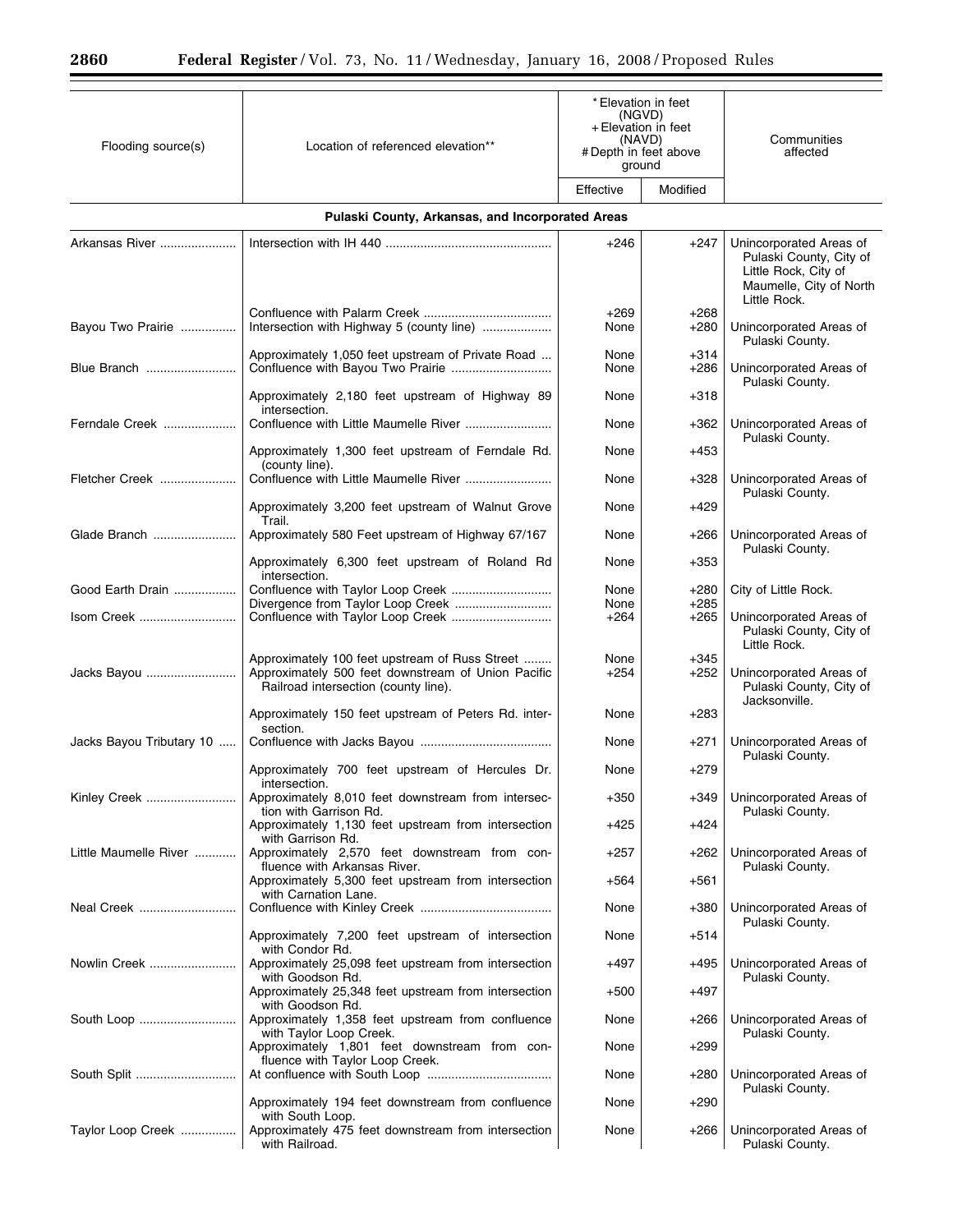| Flooding source(s)                       | Location of referenced elevation**                                              | * Elevation in feet<br>(NGVD)<br>+ Elevation in feet<br>(NAVD)<br># Depth in feet above<br>ground |          | Communities<br>affected                                            |
|------------------------------------------|---------------------------------------------------------------------------------|---------------------------------------------------------------------------------------------------|----------|--------------------------------------------------------------------|
|                                          |                                                                                 | Effective                                                                                         | Modified |                                                                    |
|                                          | Approximately 1,451 feet downstream from intersec-<br>tion with Jennifer Dr.    | None                                                                                              | $+430$   |                                                                    |
| Tributary 4 to Little Maumelle<br>River. |                                                                                 | None                                                                                              | $+240$   | Unincorporated Areas of<br>Pulaski County, City of<br>Little Rock. |
|                                          |                                                                                 | None                                                                                              | $+301$   |                                                                    |
| Tributary 5 to Little Maumelle<br>River. |                                                                                 | None                                                                                              | $+266$   | Unincorporated Areas of<br>Pulaski County.                         |
|                                          | Approximately 120 feet downstream of Guenther Rd                                | None                                                                                              | $+282$   |                                                                    |
| Tributary 6 to Fletcher Creek            |                                                                                 | None                                                                                              | $+366$   | Unincorporated Areas of<br>Pulaski County.                         |
|                                          | Approximately 6,150 feet upstream of intersection<br>with Walnut Grove Rd.      | None                                                                                              | $+427$   |                                                                    |
| Tributary 7 to Little Maumelle<br>River. | Approximately 3,275 feet downstream from intersec-<br>tion with Ferndale Rd.    | None                                                                                              | $+316$   | Unincorporated Areas of<br>Pulaski County.                         |
|                                          | Approximately 12,163 feet upstream from intersection<br>with Ferndale Rd.       | None                                                                                              | $+455$   |                                                                    |
| Tributary 8 to Fletcher Creek            | Approximately 233 feet upstream from confluence<br>with Fletcher Creek.         | None                                                                                              | $+404$   | Unincorporated Areas of<br>Pulaski County.                         |
|                                          | Approximately 3,488 feet upstream from intersection<br>with Autumn Blaze Trail. | None                                                                                              | $+509$   |                                                                    |
| Tributary 9 to Little Maumelle<br>River. | Approximately 748 feet upstream from confluence<br>with Little Maumelle River.  | None                                                                                              | $+330$   | Unincorporated Areas of<br>Pulaski County.                         |
|                                          | Approximately 1,160 feet upstream of intersection<br>with Garrison Rd.          | None                                                                                              | $+512$   |                                                                    |
| White Oak Branch                         | Approximately 123 feet upstream from intersection<br>with Highway 5.            | None                                                                                              | $+288$   | Unincorporated Areas of<br>Pulaski County.                         |
|                                          | Approximately 6,051 feet upstream from intersection<br>with Mount Pleasant.     | None                                                                                              | $+329$   |                                                                    |

+ North American Vertical Datum.

# Depth in feet above ground.

\*\* BFEs to be changed include the listed downstream and upstream BFEs, and include BFEs located on the stream reach between the referenced locations above. Please refer to the revised Flood Insurance Rate Map located at the community map repository (see below) for exact locations of all BFEs to be changed.

Send comments to William R. Blanton, Jr., Chief, Engineering Management Branch, Mitigation Directorate, Federal Emergency Management Agency, 500 C Street, SW., Washington, DC 20472.

## **ADDRESSES**

### **City of Jacksonville**

Maps are available for inspection at 15412 Main St., Alexander, AR 72002.

**City of Little Rock** 

Maps are available for inspection at 701 West Markham St., Little Rock, AR 72201.

### **City of Maumelle**

Maps are available for inspection at 550 Edgewood Dr., Maumelle, AR 72113.

**City of North Little Rock** 

Maps are available for inspection at 120 Main St., North Little Rock, AR 72114.

# **City of Sherwood**

Maps are available for inspection at 2199 East Kiehl Ave., Sherwood, AR 72120.

**Town of Alexander** 

Maps are available for inspection at 15412 Main St., Alexander, AR 72002.

## **Town of Cammack**

Maps are available for inspection at 2710 N. Mckinley, Cammack Village, AR 72207.

**Unincorporated Areas of Pulaski County** 

Maps are available for inspection at 501 W. Markham, Suite A, Little Rock, AR 72201.

### **Oxford County, Maine, and Incorporated Areas**

|               | Approximately 625 feet downstream of Cushing Road                                                      | None         | +634             | <sup>1</sup> Town of Bethel. |
|---------------|--------------------------------------------------------------------------------------------------------|--------------|------------------|------------------------------|
|               | Approximately 680 feet downstream of Gore Road<br>At ponding area north of approximately 500 feet east | None<br>None | $+662$<br>$+497$ | Town of Hiram.               |
|               | of the intersection of Pine Cove Point and Narrow                                                      |              |                  |                              |
|               | Gauge Trail and east of Narrow Gauge Trail.                                                            |              |                  |                              |
| Crooked River | Approximately 500 feet downstream of Jesse Mill<br>Road.                                               | $+330$       | +333             | Town of Otisfield.           |
|               | Approximately 600 feet upstream of Harrison Road                                                       | +400         | +398             |                              |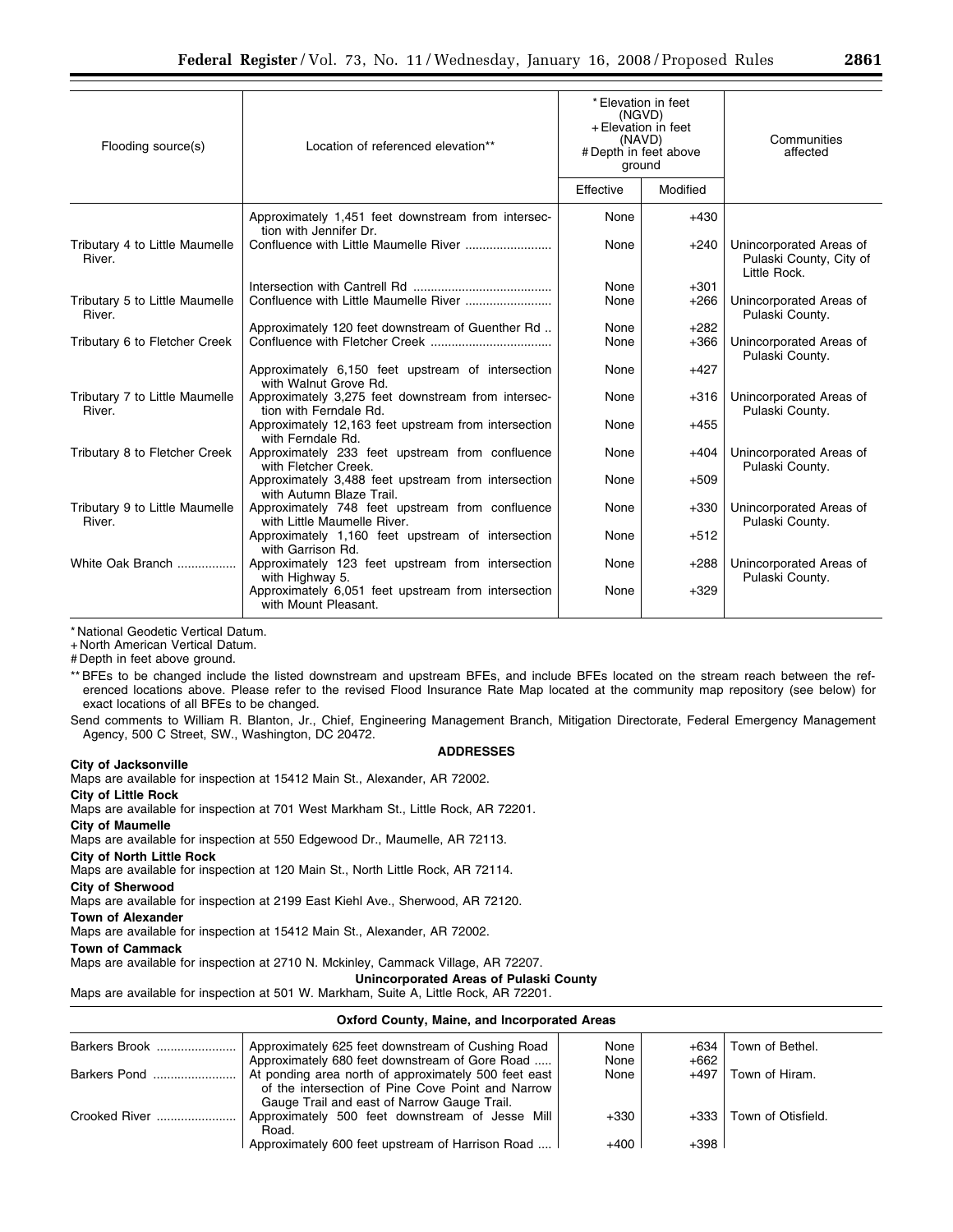| Flooding source(s) | Location of referenced elevation**                                                                                                                                        | * Elevation in feet<br>(NGVD)<br>+ Elevation in feet<br>(NAVD)<br># Depth in feet above<br>ground |          | Communities<br>affected |
|--------------------|---------------------------------------------------------------------------------------------------------------------------------------------------------------------------|---------------------------------------------------------------------------------------------------|----------|-------------------------|
|                    |                                                                                                                                                                           | Effective                                                                                         | Modified |                         |
| Hancock Brook      | Approximately 600 feet downstream of Scribner Mill<br>Road.                                                                                                               | $+362$                                                                                            | $+361$   | Town of Hiram.          |
|                    | Approximately 180 feet southeast of the intersection<br>of Pine Cove Point and Narrow Gauge Trail.                                                                        | None                                                                                              | +494     |                         |
| Moose Pond.        | At ponding area north of approximately 600 feet up-<br>stream of the intersection of Evergreen Drive and<br>Hemlock Road, east of Pine Drive and west of Fox<br>Run Line. | None                                                                                              | +524     | Town of Otisfield.      |
| Saturday Pond      | At ponding area approximately 875 feet northwest of<br>Peaco Hill Road, west of Great Oaks Line and east<br>of west Shore Drive.                                          | None                                                                                              | +533     | Town of Otisfield.      |
| Stony Brook        | Approximately 100 feet downstream of Buckfield<br>Road.                                                                                                                   | None                                                                                              | $+479$   | Town of Paris.          |
|                    | Approximately 155 feet downstream of Christian Road                                                                                                                       | None                                                                                              | $+577$   |                         |
| Twitchell Brook    | Approximately 700 feet east of the intersection of<br>Buckfield Road and Emery Avenue.                                                                                    | None                                                                                              | $+395$   | Town of Paris.          |
|                    | Approximately 2,750 feet upstream of Hebron Road                                                                                                                          | None                                                                                              | +487     |                         |
|                    |                                                                                                                                                                           |                                                                                                   |          |                         |

+ North American Vertical Datum.

# Depth in feet above ground.

\*\* BFEs to be changed include the listed downstream and upstream BFEs, and include BFEs located on the stream reach between the referenced locations above. Please refer to the revised Flood Insurance Rate Map located at the community map repository (see below) for exact locations of all BFEs to be changed.

Send comments to William R. Blanton, Jr., Chief, Engineering Management Branch, Mitigation Directorate, Federal Emergency Management Agency, 500 C Street, SW., Washington, DC 20472.

### **ADDRESSES**

#### **Town of Bethel**

Maps are available for inspection at Town Office, 19 Main Street, Bethel, ME 04217.

## **Town of Hiram**

Maps are available for inspection at Town Office, 25 Allard Circle, Hiram, ME 04041.

#### **Town of Otisfield**

Maps are available for inspection at Town Office, 403 State Route 121, Otisfield, ME 04270.

## **Town of Paris**

Maps are available for inspection at Town Office, 33 Market Square, South Paris, ME 04281.

#### **Hancock County, Mississippi, and Incorporated Areas**

| Bayou Coco              | Approximately 300 feet upstream of Sam Farve Road                                    | $+15$ | $+17$ | Unincorporated Areas of<br>Hancock County. |
|-------------------------|--------------------------------------------------------------------------------------|-------|-------|--------------------------------------------|
|                         |                                                                                      | None  | $+38$ |                                            |
| Bayou Coco Tributary 1  |                                                                                      | None  | $+26$ | Unincorporated Areas of<br>Hancock County. |
|                         | Approximately 6,500 feet upstream of the confluence<br>with Bayou Coco.              | None  | $+55$ |                                            |
| Bayou La Terre          | Approximately 3,100 feet upstream of Kiln Delisle<br>Road.                           | $+14$ | $+17$ | Unincorporated Areas of<br>Hancock County. |
|                         | Approximately 8,976 feet upstream of Kiln Delisle<br>Road.                           | $+20$ | $+21$ |                                            |
| Bayou Lasalle           | Approximately 2,000 feet upstream of Kiln Delisle<br>Road.                           | $+14$ | $+17$ | Unincorporated Areas of<br>Hancock County. |
|                         | Approximately 2,100 feet downstream of confluence<br>with Bayou LaSalle Tributary 1. | $+20$ | $+21$ |                                            |
| Bayou Talla             | Approximately 1,300 feet downstream of confluence<br>with Bayou Talla Tributary 3.   | None  | $+17$ | Unincorporated Areas of<br>Hancock County. |
|                         |                                                                                      | None  | $+25$ |                                            |
| Bayou Talla Tributary 3 |                                                                                      | None  | $+19$ | Unincorporated Areas of<br>Hancock County. |
|                         | Approximately 2,300 feet upstream of the confluence<br>with Bayou Talla.             | None  | $+28$ |                                            |
| Catahoula Creek         |                                                                                      | None  | $+18$ | Unincorporated Areas of<br>Hancock County. |
|                         | Approximately 3,100 feet downstream of Mitchell<br>Road.                             | None  | $+47$ |                                            |
| Dead Tiger Creek        |                                                                                      | None  | $+27$ | Unincorporated Areas of<br>Hancock County. |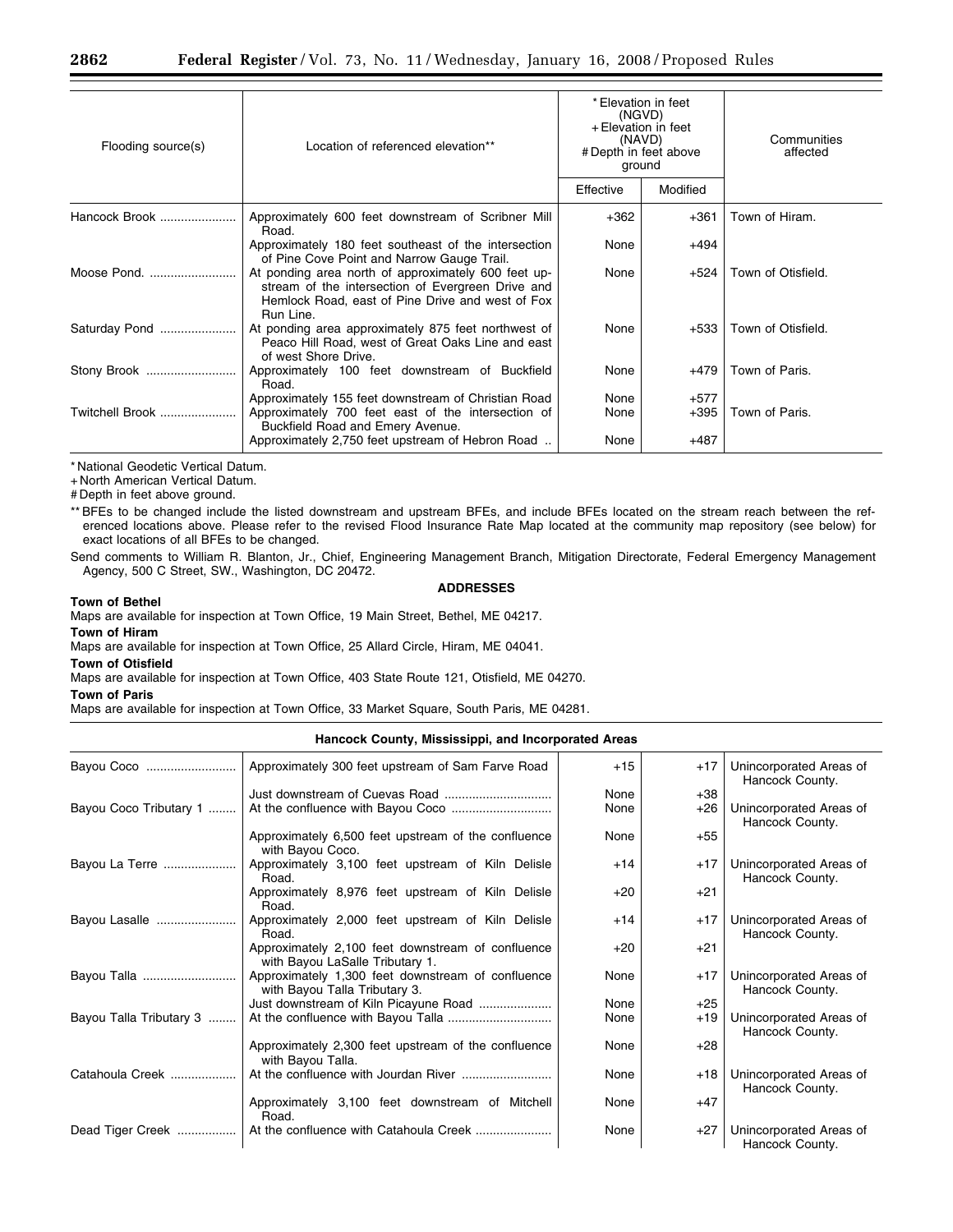| Flooding source(s)                                             | Location of referenced elevation**                                                        | * Elevation in feet<br>(NGVD)<br>+ Elevation in feet<br>(NAVD)<br># Depth in feet above<br>ground |          | Communities<br>affected                                                                   |  |
|----------------------------------------------------------------|-------------------------------------------------------------------------------------------|---------------------------------------------------------------------------------------------------|----------|-------------------------------------------------------------------------------------------|--|
|                                                                |                                                                                           | Effective                                                                                         | Modified |                                                                                           |  |
|                                                                |                                                                                           | None                                                                                              | $+34$    |                                                                                           |  |
| Hickory Creek                                                  | At the confluence with Catahoula Creek                                                    | None                                                                                              | $+45$    | Unincorporated Areas of<br>Hancock County.                                                |  |
|                                                                | Approximately 450 feet downstream of the confluence<br>with Crane Pond Branch.            | None                                                                                              | $+50$    |                                                                                           |  |
| Hickory Creek Tributary 1                                      | Approximately 2,500 feet upstream of the confluence<br>with Hickory Creek.                | None                                                                                              | $+81$    | Unincorporated Areas of<br>Hancock County.                                                |  |
|                                                                | Approximately 7,500 feet upstream of the confluence<br>with Hickory Creek.                | None                                                                                              | $+113$   |                                                                                           |  |
| Jourdan River                                                  | Approximately 10,560 feet downstream of confluence<br>with Bayou Bacon.                   | None                                                                                              | $+16$    | Unincorporated Areas of<br>Hancock County.                                                |  |
|                                                                |                                                                                           | None                                                                                              | $+18$    |                                                                                           |  |
| Mississippi Sound/Gulf of<br>Mexico.                           | Near the intersection of Beach Boulevard and Lafitte<br>Drive.                            | $+13$                                                                                             | $+18$    | Unincorporated Areas of<br>Hancock County, City of<br>Bay St. Louis, City of<br>Waveland. |  |
|                                                                | Near the intersection of Hancock Street and St.<br>Charles Street.                        | $+17$                                                                                             | $+27$    |                                                                                           |  |
| Pearl River/Mississippi<br>Sound.                              | Just west of the intersection of State Highway 607<br>and Old Highway 43.                 | $+13$                                                                                             | $+12$    | Unincorporated Areas of<br>Hancock County.                                                |  |
|                                                                | South of La France Road at railroad along coastline                                       | $+18$                                                                                             | $+25$    |                                                                                           |  |
| St. Louis Bay/Bayou La<br>Croix/Bayou Philip/Jourdan<br>River. | Approximately 15,840 feet east of intersection of<br>Interstate 10 and State Highway 607. | None                                                                                              | $+9$     | Unincorporated Areas of<br>Hancock County, City of<br>Bay St. Louis, City of<br>Waveland. |  |
|                                                                | Eastern county boundary south of Interstate 10                                            | $+16$                                                                                             | $+26$    |                                                                                           |  |
| Stall Branch                                                   | At the confluence with Dead Tiger Creek                                                   | None                                                                                              | $+30$    | Unincorporated Areas of<br>Hancock County.                                                |  |
|                                                                | Approximately 14,600 feet upstream of the confluence<br>with Dead Tiger Creek.            | None                                                                                              | $+42$    |                                                                                           |  |

+ North American Vertical Datum.

# Depth in feet above ground.

\*\* BFEs to be changed include the listed downstream and upstream BFEs, and include BFEs located on the stream reach between the referenced locations above. Please refer to the revised Flood Insurance Rate Map located at the community map repository (see below) for exact locations of all BFEs to be changed.

Send comments to William R. Blanton, Jr., Chief, Engineering Management Branch, Mitigation Directorate, Federal Emergency Management Agency, 500 C Street, SW., Washington, DC 20472.

**ADDRESSES** 

## **City of Bay St. Louis**

Maps are available for inspection at Courthouse, 688 Highway 90, Bay St. Louis, MS 39520.

# **City of Waveland**

Maps are available for inspection at Permit Department, 335 Coleman Avenue, Building 5, Waveland, MS 39576.

**Unincorporated Areas of Hancock County** 

Maps are available for inspection at Building Department, 3068 Longfellow Drive, Building 6, Bay St. Louis, MS 39520.

### **Jackson County, Mississippi, and Incorporated Areas**

|                | Approximately 5,000 feet downstream of Interstate 10                                                                                  | $+10$ | $+12$ | Unincorporated Areas of<br>Jackson County, City of<br>Ocean Springs. |
|----------------|---------------------------------------------------------------------------------------------------------------------------------------|-------|-------|----------------------------------------------------------------------|
|                | At Jackson/Harrison county boundary at the shoreline<br>just south of the intersection of Beach Bayou Ave-<br>nue and Racetrack Road. | +16   | $+23$ |                                                                      |
| Bayou Costapia |                                                                                                                                       | $+13$ | +14   | Unincorporated Areas of<br>Jackson County.                           |
|                | Approximately 780 feet upstream of Jackson/Harrison<br>county boundary.                                                               | $+14$ | $+15$ |                                                                      |
| Bluff Creek    | Approximately 500 feet upstream of confluence with<br>Woodmans Branch.                                                                | $+10$ | $+11$ | Unincorporated Areas of<br>Jackson County.                           |
|                | Approximately 650 feet downstream of Highway 57                                                                                       | $+12$ | $+13$ |                                                                      |
| Cypress Creek  | Approximately 1,000 feet upstream of Jackson/Har-<br>rison county boundary.                                                           | $+12$ | $+14$ | Unincorporated Areas of<br>Jackson County.                           |
|                |                                                                                                                                       | $+15$ | +16   |                                                                      |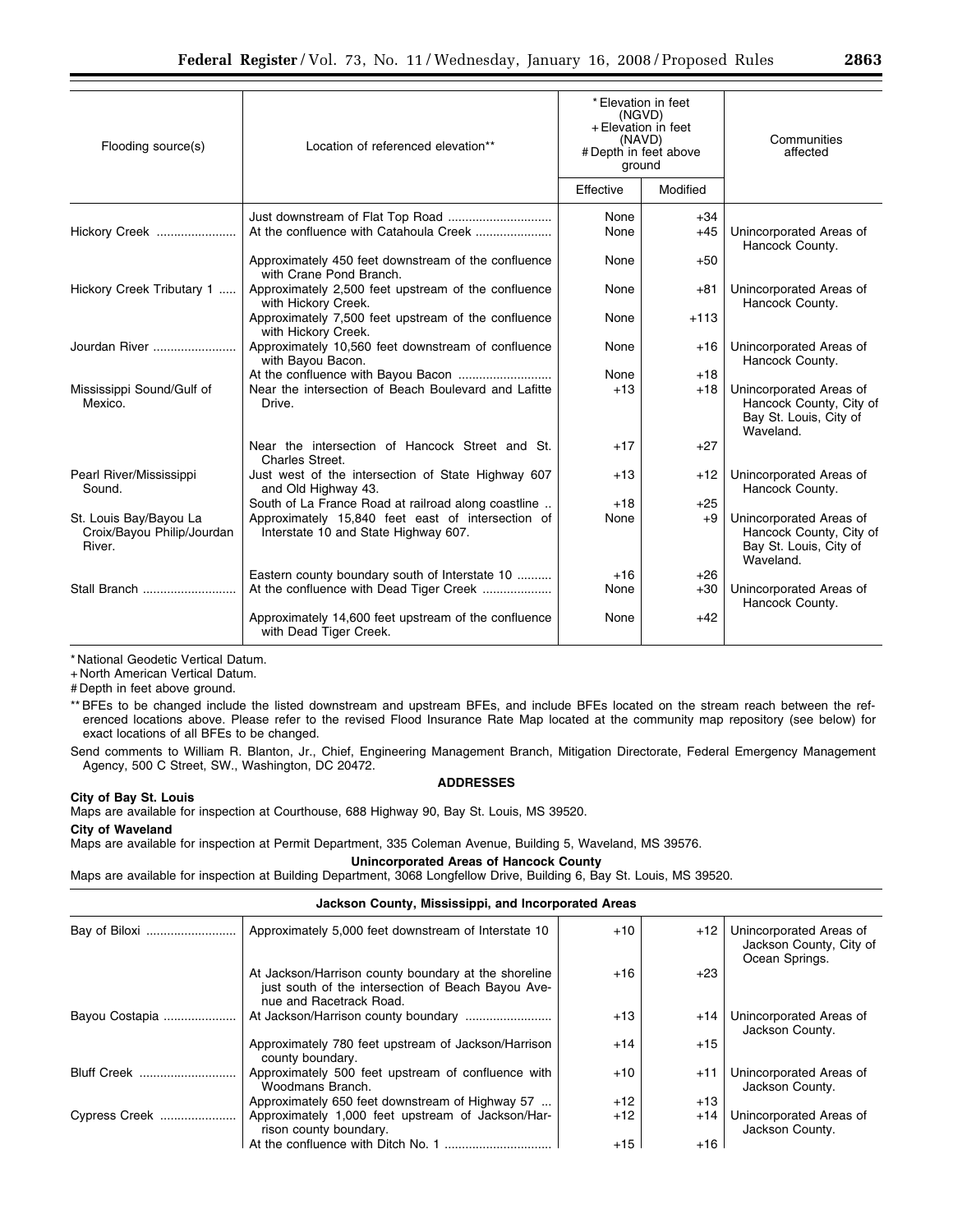| Flooding source(s)                                    | Location of referenced elevation**                                                                                                                                     | (NGVD)<br>(NAVD)<br># Depth in feet above<br>ground | * Elevation in feet<br>+ Elevation in feet | Communities<br>affected                                                                                                                |
|-------------------------------------------------------|------------------------------------------------------------------------------------------------------------------------------------------------------------------------|-----------------------------------------------------|--------------------------------------------|----------------------------------------------------------------------------------------------------------------------------------------|
|                                                       |                                                                                                                                                                        | Effective                                           | Modified                                   |                                                                                                                                        |
| Gulf of Mexico/Mississippi<br>Sound/Pascagoula River. | At the intersection of Frank Griffin Road and Inter-<br>state 10.                                                                                                      | $+7$                                                | $+8$                                       | Unincorporated Areas of<br>Jackson County, City of<br>Gautier, City of Moss<br>Point, City of Ocean<br>Springs, City of<br>Pascagoula. |
|                                                       |                                                                                                                                                                        | $+10$                                               | $+17$                                      |                                                                                                                                        |
|                                                       |                                                                                                                                                                        | $+8$                                                | $+18$                                      |                                                                                                                                        |
|                                                       | At the western end of Point Aux Chenes Road                                                                                                                            | $+17$                                               | $+23$                                      |                                                                                                                                        |
| Jackson Creek                                         |                                                                                                                                                                        | None                                                | $+15$                                      | Unincorporated Areas of                                                                                                                |
|                                                       |                                                                                                                                                                        |                                                     |                                            | Jackson County.                                                                                                                        |
|                                                       |                                                                                                                                                                        | None                                                | $+19$                                      |                                                                                                                                        |
| Jackson Creek Tributary 2                             | At the confluence with Jackson Creek                                                                                                                                   | None                                                | +16                                        | Unincorporated Areas of                                                                                                                |
|                                                       |                                                                                                                                                                        |                                                     |                                            | Jackson County.                                                                                                                        |
|                                                       | Approximately 4,150 feet upstream of the confluence<br>with Jackson Creek.                                                                                             | None                                                | $+20$                                      |                                                                                                                                        |
| Old Fort Bayou                                        | Approximately 3,200 feet downstream of Interstate 10                                                                                                                   | $+10$                                               | $+12$                                      | Unincorporated Areas of<br>Jackson County.                                                                                             |
|                                                       | Approximately 900 feet upstream of confluence with<br>Bayou Castelle.                                                                                                  | $+12$                                               | $+13$                                      |                                                                                                                                        |
| Old Fort Bayou Tributary 7                            | Appproximately 3,800 feet upstream of the confluence<br>with Old Fort Bayou.                                                                                           | None                                                | +18                                        | Unincorporated Areas of<br>Jackson County.                                                                                             |
|                                                       | Approximately 500 feet downstream of Humphrey<br>Road.                                                                                                                 | None                                                | $+41$                                      |                                                                                                                                        |
| Old Fort Bayou Tributary 8                            | Approximately 2,100 feet upstream of the confluence<br>with Old Fort Bayou Tributary 7.                                                                                | None                                                | +18                                        | Unincorporated Areas of<br>Jackson County.                                                                                             |
|                                                       | Approximately 4,600 feet upstream of the confluence<br>with Old Fort Tributary 7.                                                                                      | None                                                | $+25$                                      |                                                                                                                                        |
| Ponding Area                                          | Ponding area bound by State Highway 613 to the<br>north, Highway 90 to the south, 14th Street to the<br>west, and Hospital Street to the east.                         | None                                                | +13                                        | City of Moss Point.                                                                                                                    |
|                                                       | Ponding area bound by Elder Street to the north, Dr.<br>Martin Luther King Drive to the south, State High-<br>way 613 to the west, and Palmetto Street to the<br>east. | None                                                | $+14$                                      |                                                                                                                                        |
|                                                       | Approximately 750 feet east of intersection of Slag<br>Road and Gautier Street.                                                                                        | None                                                | $+16$                                      |                                                                                                                                        |
| Ponding Area                                          | Ponding area bound by Nottingham Road to the<br>north, Highway 90 to the south, Bristol Boulevard to<br>the west, and Guilford Road to the east.                       | None                                                | $+20$                                      | City of Ocean Springs.                                                                                                                 |
| Ponding Areas                                         | Ponding areas bound by Groveland Road to the<br>north, Highway 90 to the south, Industrial Park Cir-<br>cle to the west, and Parktown Drive to the east.               | None                                                | +19                                        | City of Ocean Springs.                                                                                                                 |
| Waters Creek                                          |                                                                                                                                                                        | None                                                | $+26$                                      | Unincorporated Areas of<br>Jackson County.                                                                                             |
|                                                       | At the confluence with Waters Creek Tributary 4                                                                                                                        | None                                                | $+38$                                      |                                                                                                                                        |

+ North American Vertical Datum.

# Depth in feet above ground.

\*\* BFEs to be changed include the listed downstream and upstream BFEs, and include BFEs located on the stream reach between the referenced locations above. Please refer to the revised Flood Insurance Rate Map located at the community map repository (see below) for exact locations of all BFEs to be changed.

Send comments to William R. Blanton, Jr., Chief, Engineering Management Branch, Mitigation Directorate, Federal Emergency Management Agency, 500 C Street, SW., Washington, DC 20472.

## **ADDRESSES**

## **City of Gautier**

Maps are available for inspection at Code Enforcement, 3330 Highway 90, Gautier, MS 39553.

## **City of Moss Point**

Maps are available for inspection at City Hall, 4412 Denny Street, Moss Point, MS 39563.

## **City of Ocean Springs**

Maps are available for inspection at Building Department, 1018 Porter Avenue, Ocean Springs, MS 39564.

## **City of Pascagoula**

Maps are available for inspection at Code Enforcement Department, 4015 14th Street, Pascagoula, MS 39567.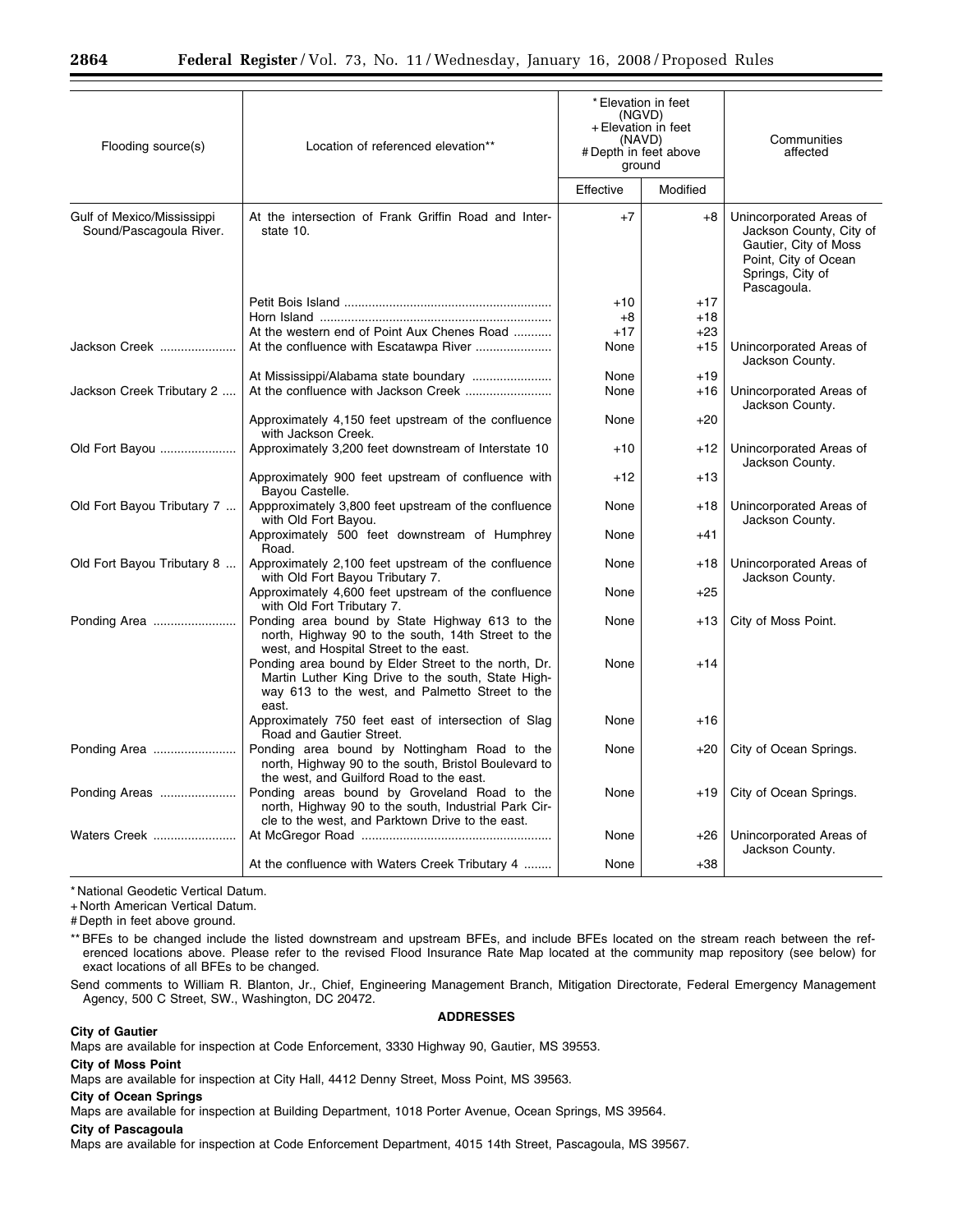| Flooding source(s) | Location of referenced elevation** | * Elevation in feet<br>(NGVD)<br>+ Elevation in feet<br>(NAVD)<br># Depth in feet above<br>ground |          | Communities<br>affected |
|--------------------|------------------------------------|---------------------------------------------------------------------------------------------------|----------|-------------------------|
|                    |                                    | Effective                                                                                         | Modified |                         |

## **Unincorporated Areas of Jackson County**

Maps are available for inspection at Jackson County Civic Center, 2902 Shortcut Road, Pascagoula, MS 39567.

## **Marion County, Tennessee, and Incorporated Areas**

| Pryor Cove Branch               |                                                    | None   | +640   | Town of Jasper. |
|---------------------------------|----------------------------------------------------|--------|--------|-----------------|
|                                 | Confluence with West Fork Pryor Cove Branch        | $+715$ | $+714$ |                 |
| Sequatchie River                |                                                    | None   | $+616$ | Town of Jasper. |
|                                 | Approximately 575 feet upstream of U.S. Highway 41 | None   | $+620$ |                 |
| Standifer Branch                |                                                    | None   | $+619$ | Town of Jasper. |
|                                 |                                                    | None   | $+639$ |                 |
| West Fork Pryor Cove<br>Branch. |                                                    | None   | $+714$ | Town of Jasper. |
|                                 | Approximately 250 feet upstream of Pryor Cove Road | None   | +786   |                 |

\* National Geodetic Vertical Datum.

+ North American Vertical Datum.

# Depth in feet above ground.

\*\* BFEs to be changed include the listed downstream and upstream BFEs, and include BFEs located on the stream reach between the referenced locations above. Please refer to the revised Flood Insurance Rate Map located at the community map repository (see below) for exact locations of all BFEs to be changed.

Send comments to William R. Blanton, Jr., Chief, Engineering Management Branch, Mitigation Directorate, Federal Emergency Management Agency, 500 C Street, SW., Washington, DC 20472.

#### **Town of Jasper**

# **ADDRESSES**

Maps are available for inspection at 4460 Main Street, Jasper, TN 37347.

| Dallas County, Texas, and Incorporated Areas |                                                                           |        |        |                                                  |
|----------------------------------------------|---------------------------------------------------------------------------|--------|--------|--------------------------------------------------|
| Bear Creek                                   | Approximately 406 feet upstream from intersection<br>with S. Beltline Rd. | +443   |        | $+446$ City of Irving, City of<br>Grand Prairie. |
|                                              | Approximately 481 feet upstream from intersection<br>with County Line Rd. | $+475$ | $+472$ |                                                  |

\* National Geodetic Vertical Datum.

+ North American Vertical Datum.

# Depth in feet above ground.

\*\* BFEs to be changed include the listed downstream and upstream BFEs, and include BFEs located on the stream reach between the referenced locations above. Please refer to the revised Flood Insurance Rate Map located at the community map repository (see below) for exact locations of all BFEs to be changed.

Send comments to William R. Blanton, Jr., Chief, Engineering Management Branch, Mitigation Directorate, Federal Emergency Management Agency, 500 C Street, SW., Washington, DC 20472.

### **ADDRESSES**

## **City of Grand Prairie**

Maps are available for inspection at 206 West Church St., Grand Prairie, TX 75051.

**City of Irving** 

Maps are available for inspection at 825 West Irving Blvd., Irving, TX 75015.

### **Kenosha County, Wisconsin, and Incorporated Areas**

| Airport Creek     |                                                                          | $+679$ | $+677$ | Unincorporated Areas of<br>Kenosha County, City of<br>Kenosha.             |
|-------------------|--------------------------------------------------------------------------|--------|--------|----------------------------------------------------------------------------|
|                   | Approximately 4,910 feet upstream of its confluence                      | None   | $+688$ |                                                                            |
| Brighton Creek    | At the confluence with the Des Plaines River                             | +696   | $+695$ | Unincorporated Areas of<br>Kenosha County.                                 |
|                   | At the downstream side of State Highway 75                               | None   | $+789$ |                                                                            |
| Center Creek      | At the confluence with the Des Plaines River                             | $+681$ | $+679$ | Unincorporated Areas of<br>Kenosha County.                                 |
|                   | At the downstream side of State Highway 50                               | None   | $+705$ |                                                                            |
| Des Plaines River |                                                                          | $+674$ | $+676$ | Unincorporated Areas of<br>Kenosha County, Village<br>of Pleasant Prairie. |
|                   | Approximately 1,190 feet from the Kenosha County-<br>Racine County Line. | $+705$ | $+706$ |                                                                            |
| Dutch Gap Canal   |                                                                          | None   | $+575$ | Unincorporated Areas of<br>Kenosha County.                                 |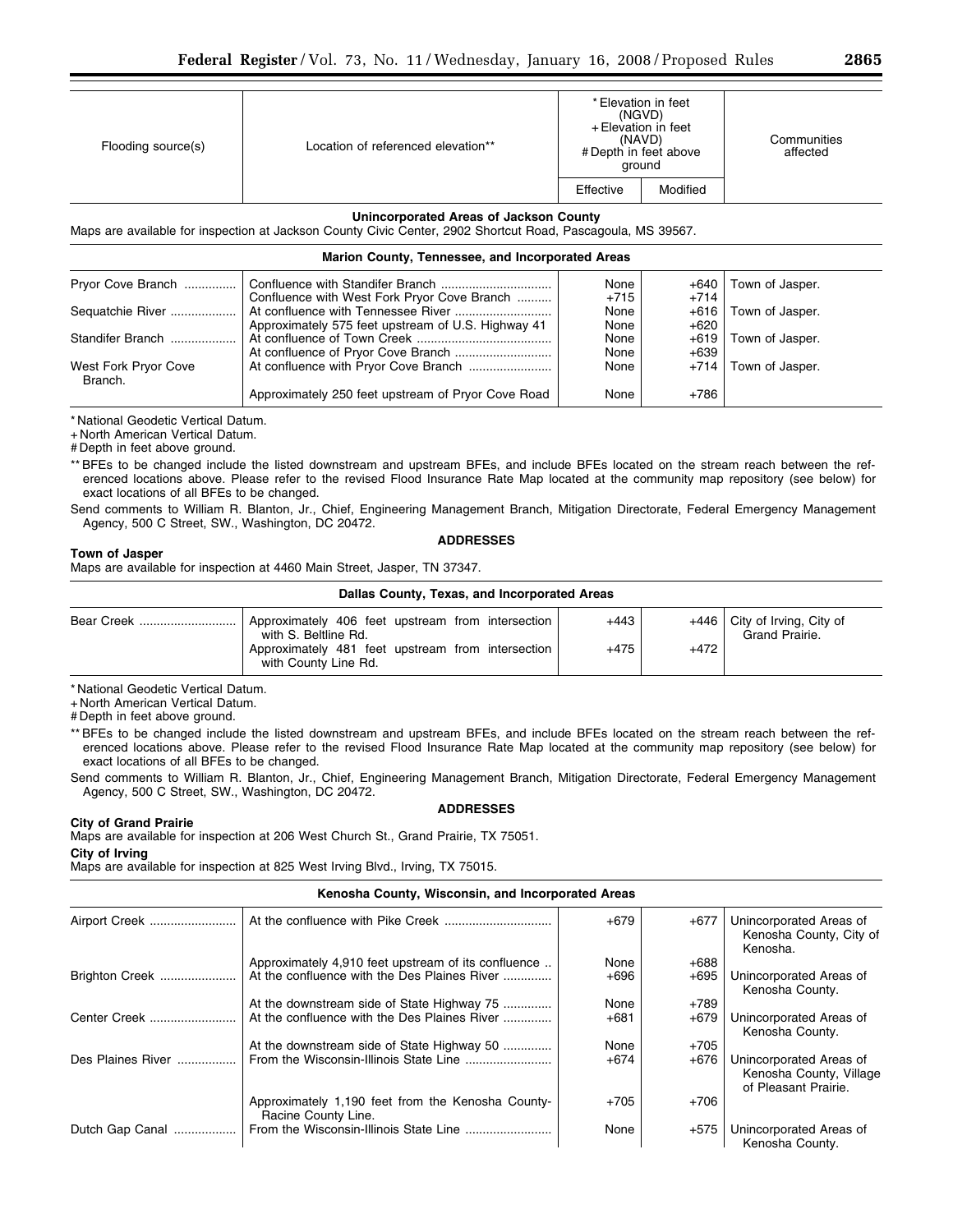٠

| Flooding source(s)                                            | Location of referenced elevation**                                                                                                                  | * Elevation in feet<br>(NGVD)<br>+ Elevation in feet<br>(NAVD)<br># Depth in feet above<br>ground |                                    | Communities<br>affected                                                                        |
|---------------------------------------------------------------|-----------------------------------------------------------------------------------------------------------------------------------------------------|---------------------------------------------------------------------------------------------------|------------------------------------|------------------------------------------------------------------------------------------------|
|                                                               |                                                                                                                                                     | Effective                                                                                         | Modified                           |                                                                                                |
| Jerome Creek<br>Kenosha Branch                                | At the downstream side of County Highway C<br>Approximately 1,575 feet downstream of 88th Avenue<br>Approximately 750 feet upstream of Johnson Road | None<br>$+677$<br>None<br>$+595$                                                                  | $+579$<br>$+676$<br>+715<br>$+593$ | Village of Pleasant Prairie.<br>Unincorporated Areas of<br>Kenosha County, City of<br>Kenosha. |
| Kilbourn Road Ditch                                           | Approximately 700 feet upstream of 22nd Avenue<br>At the confluence with the Des Plaines River                                                      | None<br>$+680$                                                                                    | $+619$<br>$+679$                   | Unincorporated Areas of<br>Kenosha County, Village<br>of Pleasant Prairie.                     |
| Mud Lake Outlet                                               |                                                                                                                                                     | $+727$<br>$+757$                                                                                  | $+726$<br>$+758$                   | Unincorporated Areas of<br>Kenosha County.                                                     |
| Nelson Creek                                                  | Approximately 2,500 feet upstream of 187th Street<br>At the confluence with Sorenson Creek                                                          | None<br>$+601$                                                                                    | $+765$<br>+600                     | Unincorporated Areas of<br>Kenosha County.                                                     |
| Pike Creek                                                    |                                                                                                                                                     | None<br>+647                                                                                      | +616<br>+645                       | Unincorporated Areas of<br>Kenosha County, City of<br>Kenosha.                                 |
| Pike River                                                    | Just upstream of State Highway 50                                                                                                                   | None<br>$+585$                                                                                    | $+684$<br>+584                     | Unincorporated Areas of<br>Kenosha County, City of<br>Kenosha.                                 |
| Pleasant Prairie Tributary                                    | Approximately 1,900 feet downstream of County<br>Highway C.                                                                                         | $+654$<br>$+678$                                                                                  | +653<br>+677                       | Village of Pleasant Prairie.                                                                   |
|                                                               | Approximately 5,500 feet upstream of its confluence<br>with the Des Plaines River.                                                                  | None                                                                                              | $+685$                             |                                                                                                |
| Salem Branch                                                  | Approximately 150 feet upstream of its confluence<br>with Brighton Creek.                                                                           | None                                                                                              | +721                               | Unincorporated Areas of<br>Kenosha County, Village<br>of Paddock Lake.                         |
|                                                               | Approximately 2.37 miles upstream of its confluence<br>with Brighton Creek.                                                                         | None                                                                                              | +756                               |                                                                                                |
| Somers Branch                                                 |                                                                                                                                                     | $+661$                                                                                            | +659                               | Unincorporated Areas of<br>Kenosha County.                                                     |
| Sorenson Creek                                                | Approximately 110 feet downstream of 12th Street                                                                                                    | $+703$<br>$+601$                                                                                  | $+704$<br>$+600$                   | Unincorporated Areas of<br>Kenosha County.                                                     |
| Union Grove Industrial Tribu-<br>τary.                        | At the Kenosha County-Racine County Line<br>At the confluence with the Des Plaines River                                                            | +614<br>$+704$                                                                                    | +611<br>+706                       | Unincorporated Areas of<br>Kenosha County.                                                     |
| Unnamed Tributary No. 1E to<br>Des Plaines River.             | Kenosha County-Racine County Line<br>At the confluence with Unnamed Tributary No. 1 to<br>the Des Plaines River.                                    | None<br>$+674$                                                                                    | +739<br>$+676$                     | Unincorporated Areas of<br>Kenosha County, Village<br>of Pleasant Prairie.                     |
| Unnamed Tributary No 1. to<br>Center Creek.                   | Approximately 1,700 feet upstream of Johnson Road                                                                                                   | None<br>None                                                                                      | $+726$<br>+684                     | Unincorporated Areas of<br>Kenosha County.                                                     |
|                                                               | Approximately 5,702 feet upstream of State Highway<br>50.                                                                                           | None                                                                                              | +756                               |                                                                                                |
| Unnamed Tributary No. 1 to<br>Des Plaines River.              |                                                                                                                                                     | $+674$                                                                                            | $+675$                             | Village of Pleasant Prairie.                                                                   |
|                                                               | Approximately 5,400 feet upstream of Springbrook<br>Road.                                                                                           | None                                                                                              | +713                               |                                                                                                |
| Unnamed Tributary No. 1 to<br>Hooker Lake.                    |                                                                                                                                                     | None                                                                                              | +757                               | Unincorporated Areas of<br>Kenosha County.                                                     |
| Unnamed Tributary No. 1 to<br>Kilbourn Road Ditch.            | Approximately 5,637 feet upstream of 89th Street<br>At the confluence with Kilbourn Road Ditch                                                      | None<br>$+680$                                                                                    | $+813$<br>+679                     | Village of Pleasant Prairie.                                                                   |
|                                                               | Approximately 3,800 feet upstream of its confluence<br>with Kilbourn Road Ditch.                                                                    | None                                                                                              | +686                               |                                                                                                |
| Unnamed Tributary No. 1 to<br>Salem Branch Brighton<br>Creek. |                                                                                                                                                     | None                                                                                              | +729                               | Unincorporated Areas of<br>Kenosha County.                                                     |
| Unnamed Tributary No. 13 to<br>Kilbourn Road Ditch.           | At the confluence with Kilbourn Road Ditch                                                                                                          | None<br>$+716$                                                                                    | $+761$<br>+715                     | Unincorporated Areas of<br>Kenosha County.                                                     |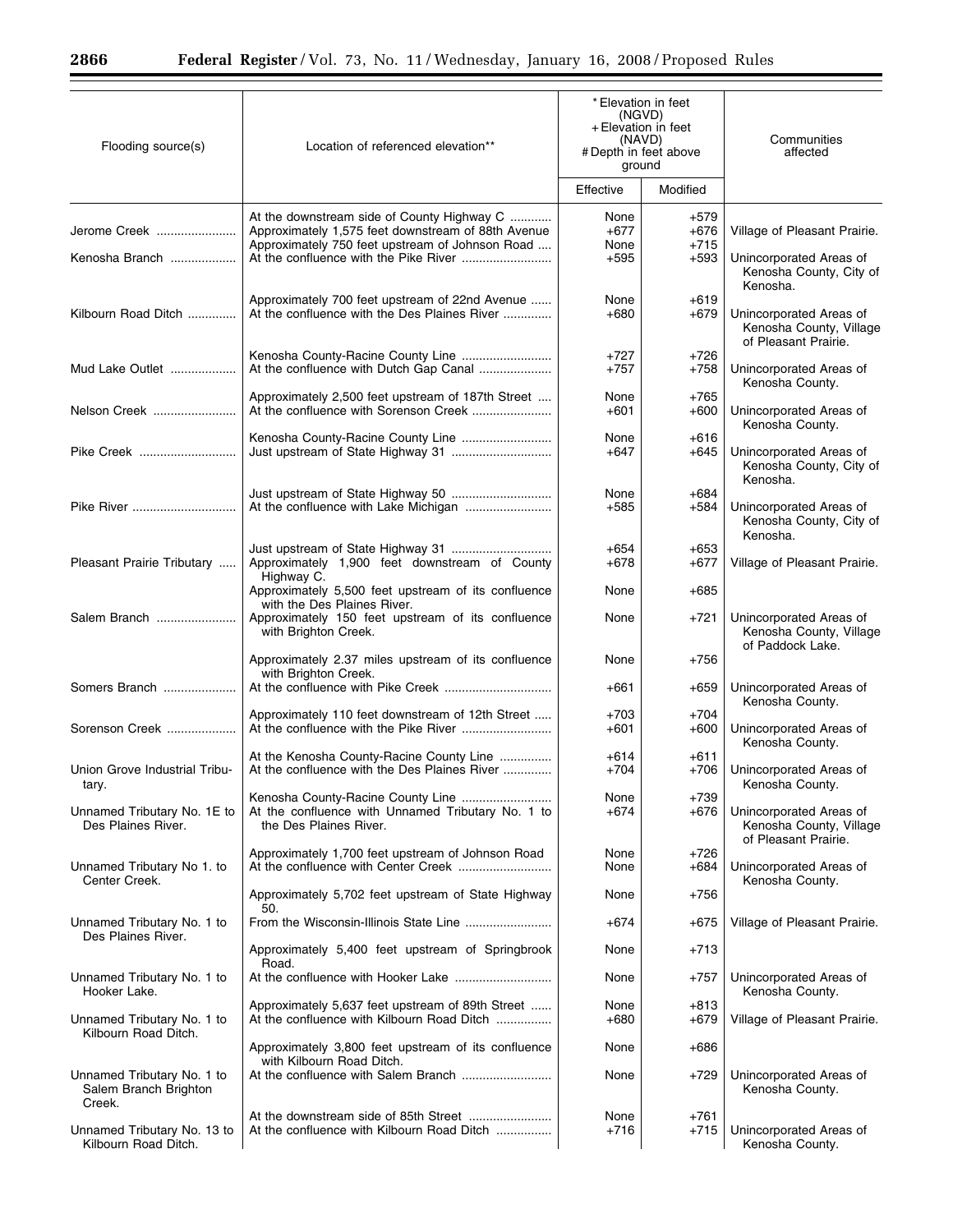| Flooding source(s)                                                             | Location of referenced elevation**                                                                                                              | *Elevation in feet<br>(NGVD)<br>+ Elevation in feet<br>(NAVD)<br># Depth in feet above<br>ground |                  | Communities<br>affected                                                    |
|--------------------------------------------------------------------------------|-------------------------------------------------------------------------------------------------------------------------------------------------|--------------------------------------------------------------------------------------------------|------------------|----------------------------------------------------------------------------|
|                                                                                |                                                                                                                                                 | Effective                                                                                        | Modified         |                                                                            |
| Unnamed Tributary No. 15 to<br>Kilbourn Road Ditch.                            | At the confluence with Kilbourn Road Ditch                                                                                                      | None<br>+724                                                                                     | +736<br>+723     | Unincorporated Areas of<br>Kenosha County.                                 |
|                                                                                | Approximately 2,286 feet upstream of its confluence<br>with Kilbourn Road Ditch.                                                                | None                                                                                             | +726             |                                                                            |
| Unnamed Tributary No. 1A to<br>Des Plaines River.                              | At the confluence with Unnamed Tributary No. 1 to<br>the Des Plaines River.                                                                     | $+674$                                                                                           | +678             | Village of Pleasant Prairie.                                               |
| Unnamed Tributary No. 1B to<br>Des Plaines River.                              | At the Wisconsin-Illinois State Line<br>At the confluence with Unnamed Tributary No. 1 to<br>the Des Plaines River.                             | None<br>None                                                                                     | $+715$<br>$+683$ | Village of Pleasant Prairie.                                               |
| Unnamed Tributary No. 1C to                                                    | Just downstream of its confluence with Unnamed<br>Tributary No. 1C to the Des Plaines River.<br>At the confluence with Unnamed Tributary No. 1B | None<br>None                                                                                     | $+698$<br>+698   | Village of Pleasant Prairie.                                               |
| Des Plaines River.                                                             |                                                                                                                                                 |                                                                                                  |                  |                                                                            |
|                                                                                | Approximately 8,500 feet upstream of its confluence<br>with Unnamed Tributary No. 1B.                                                           | None                                                                                             | $+736$           |                                                                            |
| Unnamed Tributary No. 1F to<br>Des Plaines River.                              | At the confluence with Unnamed Tributary No. 1E to<br>the Des Plaines River.                                                                    | None                                                                                             | +691             | Unincorporated Areas of<br>Kenosha County, Village<br>of Pleasant Prairie. |
|                                                                                | Approximately 1,560 feet upstream of its confluence<br>with Unnamed Tributary No. 1E.                                                           | None                                                                                             | +746             |                                                                            |
| Unnamed Tributary No. 2 to<br>Des Plaines River.                               | At the confluence with Unnamed Tributary No. 1E to<br>the Des Plaines River.                                                                    | $+675$                                                                                           | +676             | Village of Pleasant Prairie.                                               |
| Unnamed Tributary No. 2 to<br>Jerome Creek.                                    | Approximately 1 mile upstream of Johnson Road                                                                                                   | None<br>None                                                                                     | +748<br>$+680$   | Village of Pleasant Prairie.                                               |
|                                                                                | At the divergence from Unnamed Tributary No. 3 to<br>Jerome Creek.                                                                              | None                                                                                             | $+681$           |                                                                            |
| Unnamed Tributary No. 2 to<br>Salem Branch Brighton<br>Creek and Paddock Lake. |                                                                                                                                                 | None                                                                                             | +751             | Unincorporated Areas of<br>Kenosha County, Village<br>of Paddock Lake.     |
| Unnamed Tributary No. 2A to<br>Des Plaines River.                              | Approximately 968 feet upstream of State Highway 50<br>At the confluence with Unnamed Tributary No. 2 to<br>the Des Plaines River.              | None<br>None                                                                                     | +794<br>+712     | Village of Pleasant Prairie.                                               |
|                                                                                | Approximately 1,400 feet upstream of its confluence<br>with Unnamed Tributary No. 2.                                                            | None                                                                                             | $+727$           |                                                                            |
| Unnamed Tributary No. 3 to<br>Dutch Gap Canal.                                 | At the confluence with Dutch Gap Canal                                                                                                          | None                                                                                             | +759             | Unincorporated Areas of<br>Kenosha County.                                 |
|                                                                                | Approximately 4,965 feet upstream of U.S. Highway<br>45.                                                                                        | None                                                                                             | $+791$           |                                                                            |
| Unnamed Tributary No. 3 to<br>Jerome Creek.                                    |                                                                                                                                                 | None                                                                                             | +681             | Village of Pleasant Prairie,<br>City of Kenosha.                           |
| Unnamed Tributary No. 3 to                                                     | At the downstream side of 70th Avenue                                                                                                           | None<br>None                                                                                     | $+688$<br>+756   | Unincorporated Areas of                                                    |
| Salem Brighton Creek and<br>Montgomery Lake.                                   |                                                                                                                                                 |                                                                                                  |                  | Kenosha County.                                                            |
| Unnamed Tributary No. 4 to<br>Dutch Gap Canal.                                 | Approximately 2,847 feet upstream of 84th Street<br>At the confluence with Unnamed Tributary No. 3 to<br>the Dutch Gap Canal.                   | None<br>None                                                                                     | +801<br>+763     | Unincorporated Areas of<br>Kenosha County.                                 |
| Unnamed Tributary No. 4 to<br>Jerome Creek.                                    | Approximately 3,370 feet upstream of 107th Street<br>At the confluence with Jerome Creek                                                        | None<br>None                                                                                     | +772<br>+681     | Village of Pleasant Prairie.                                               |
| Unnamed Tributary No. 4 to<br>Jerome Creek Overflow.                           | Approximately 5,000 feet upstream of Johnson Road                                                                                               | None<br>None                                                                                     | +715<br>+682     | Village of Pleasant Prairie.                                               |
|                                                                                | At the divergence from Unnamed Tributary No. 4 to<br>Jerome Creek.                                                                              | None                                                                                             | $+690$           |                                                                            |
| Unnamed Tributary No. 5 to<br>Des Plaines River.                               | Approximately 500 feet downstream of County High-<br>way H.                                                                                     | +676                                                                                             | +677             | Village of Pleasant Prairie.                                               |
| Unnamed Tributary No. 5 to<br>Kilbourn Road Ditch.                             | Approximately 250 feet upstream of Johnson Road<br>Approximately 670 feet upstream of 120th Avenue                                              | None<br>None                                                                                     | +680<br>+701     | Unincorporated Areas of<br>Kenosha County, City of<br>Kenosha.             |
| Unnamed Tributary No. 5B to<br>Des Plaines River.                              | At the downstream side of 128th Avenue<br>At the confluence with Unnamed Tributary No. 5 to<br>the Des Plaines River.                           | None<br>None                                                                                     | +736<br>+679     | Village of Pleasant Prairie.                                               |
|                                                                                | Approximately 1,700 feet upstream of its confluence<br>with Unnamed Tributary No. 5.                                                            | None                                                                                             | +685             |                                                                            |